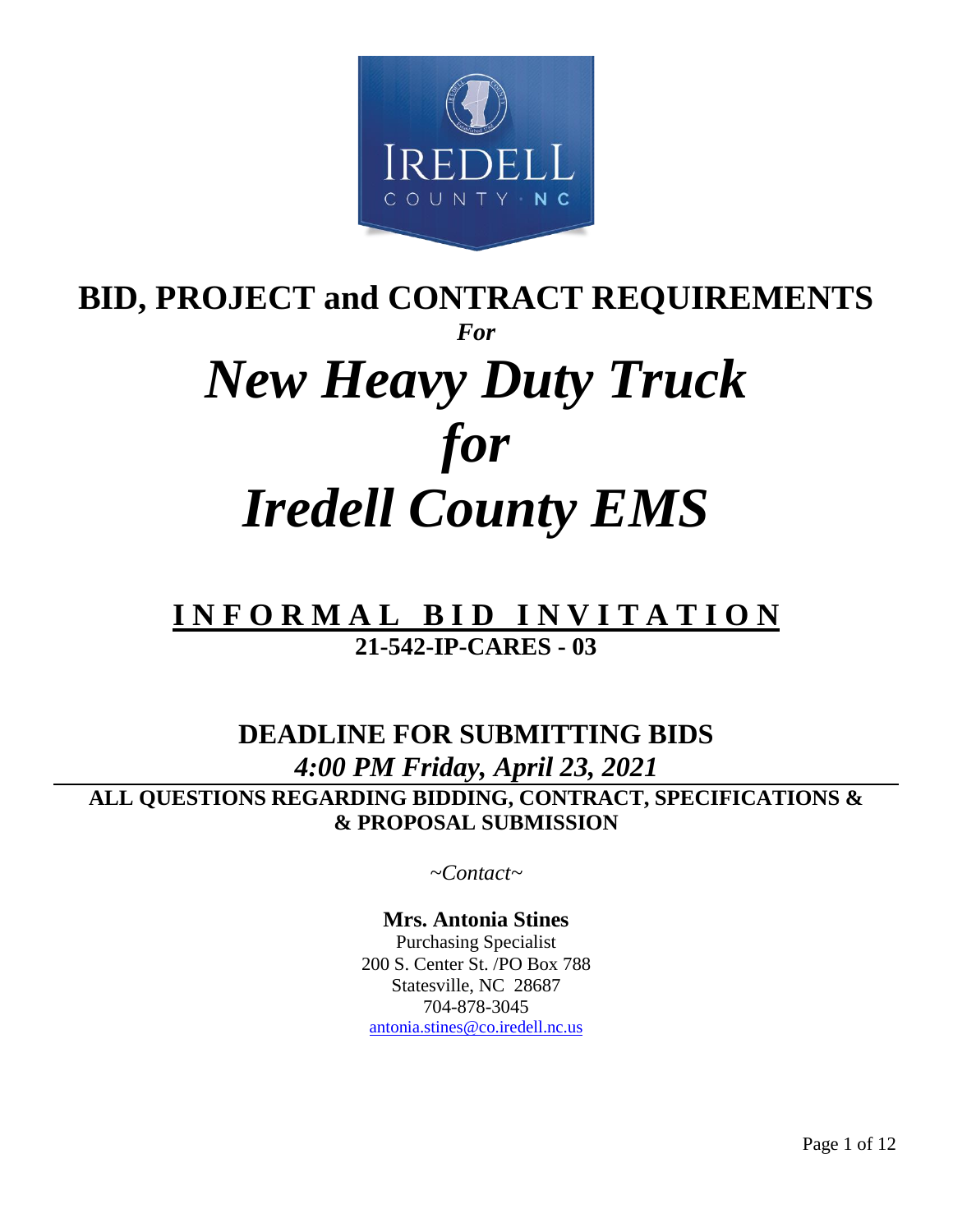# **CONTENTS**

#### **A. INTRODUCTION**

#### **B. GENERAL BID & DOCUMENT REQUIREMENTS**

#### **C. GENERAL CONTRACT TERMS AND CONDITIONS**

**D. MINIMUM INSURANCE REQUIREMENTS**

#### **E. GENERAL AND TECHNICAL SPECIFICATIONS, ETC.**

#### **F. BID SHEET AND CONTRACT TERMS ACCEPTANCE PAGE**

### **A. INTRODUCTION**

Iredell County intends to award a purchase contract to a single vendor who provides the lowest bid most advantageous to the County. Iredell County is soliciting for the purchase of a new 2019, 2020 or 2021 on the lot and ready for delivery, Ford F-450, Crew Cab, 4x4 short bed truck or **comparable manufacturer vehicle** meeting the minimum specifications as outlined in the specification section of this bid. Time is of the essence for this purchase and, therefore, the length of time from order to delivery is a deciding factor. Federal CARES funds will be used to purchase these units for this program and all expenditures must meet all grant requirements.

Iredell County reserves the right to accept or reject any or all bids or proposals and to award in the best interest of the County.

Informal bids, subject to the conditions made a part hereof, will be received at this office **through and until 4:00 PM, Friday, April 23, 2021** for furnishing and delivering the commodity as described herein. As per North Carolina G.S. 143- 131, all informal bids received become public information after award has been made.

**Please note that bids are subject to rejection unless submitted on the enclosed forms**. Please follow all instruction regarding proper bid assembly and delivery instructions.

All questions regarding Bid Process, Documents, Bid and Contract Terms & Conditions and Specifications outlined in this RFB must be submitted in writing by email to the Purchasing Specialist no later than **2:00 PM – Monday, April 19, 2021** and will be answered soon after close. Responses to all questions received will be made in writing and sent to all known bid holders by addendum. Bid information will be available on the County's webpage <http://www.co.iredell.nc.us/481/Current-Bids-RFPs>

Mrs. Antonia Stines Purchasing Specialist [antonia.stines@co.iredell.nc.us](mailto:antonia.stines@co.iredell.nc.us)

#### **SCHEDULE OF EVENTS**:

| 04/15/2021 | <b>Bid Release</b>                                    |
|------------|-------------------------------------------------------|
| 04/19/2021 | 2:00 PM, Last day to submit questions (send by email) |
| 04/23/2021 | 4:00 PM, Deadline for submitting Bids                 |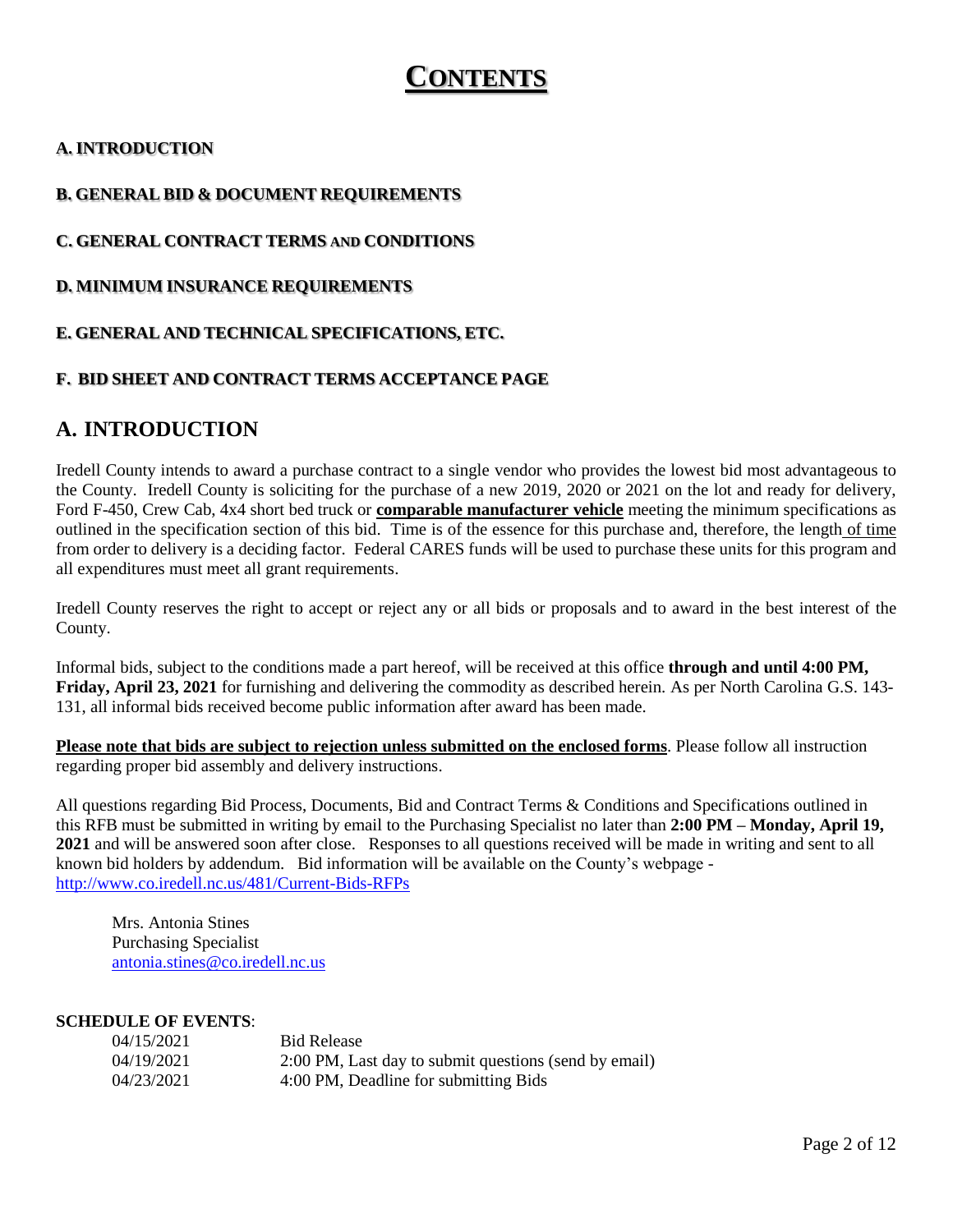## **B. GENERAL BID & DOCUMENT REQUIREMENTS**

All bidders submitting bids in relation to this request should familiarize themselves with the following general bid terms and conditions. Bidders not in compliance with these documents subject their bid proposals to rejection. Bid proposals must be submitted complete with all required signed documents, final pricing, signature pages, etc., at the time of submission. Iredell County reserves the right to request required information or clarification after bid opening, however the lack thereof may subject a bid to rejection.

It is the responsibility of all respondents to contact Iredell County prior to submitting a response to the RFB to ascertain if any addenda have been issued, and to obtain any and all addenda, execute them, and return addenda with their response to the RFB.

- 1. The bidder and/or bidders to whom the contract is awarded must comply with all aspects of this bidding process, which are designed to meet the requirements of North Carolina G.S. 143-128, 129 & 131, as amended and as appropriate, which govern bidding procedures for government construction projects in North Carolina.
- 2. Bids submitted in response to this request will be governed by N.C. General Statute, Iredell County Purchasing Ordinance and the general provisions outlined in this request.
- 3. Iredell County Government does not discriminate on the basis of race, color, sex, national origin, religion, age, or disability. Any contractors or vendors who provide services, programs or goods for Iredell County are expected to fully comply with the County's non-discrimination policy.
- 4. Iredell County reserves the right to accept or reject any or all bids, evaluate all bids, especially where there is a wide range in specifications, and make an award in the best interest of the County. Iredell County reserves the right to take exception to or waive any item in the bid.
- 5. **BID AND CONTRACT: Please Read Carefully:** Signed Proposals submitted in response to this Request for Bids will be evidence of acceptance of Iredell County's terms and conditions, including here by reference Iredell County's Purchase Order Terms and Conditions, and, combined with the terms and conditions set forth in this request for bid, make up the entirety of the contract to which Iredell County will be bound and will supersede, override and take precedence over any and all counter proposed terms and conditions presented in proposals and subsequent contracts. Bid proposals offered to the County contingent upon the County's acceptance of any counter-terms and conditions must clearly and obviously state that an exception is being taken and what that exception is. Such proposals *may* be considered during the bid review process but will remain subject to rejection at the sole discretion of Iredell County in favor of any bid containing conditions more favorable to the County. Iredell County accepts no counter terms/conditions unless specifically agreed upon in writing by both parties prior to contract award. **Regardless**, proposals taking total exception to Iredell County's terms and conditions and this bid document will be considered nonresponsive to this bid request and rejected as such. Iredell County reserves the right to accept or reject any or all bid proposals and will exercise that right when reviewing proposals containing any counter-proposed terms and conditions not favorable to the County.
- 6. **Bid Submissions, Bid Evaluation and Contract Award**: Bidders should be careful to submit a complete bid proposal. Bids will be evaluated based on a combination of criteria, with price being only one. When appropriate, product specifications will be used to evaluate product offered, installation, services, etc. All informal contracts for construction or repair work shall be awarded to the lowest responsible, responsive bidder, taking into consideration quality, performance, and the time specified in the bid for the performance of the contract. In making a determination of responsibility, Iredell County may use criteria such as:
	- Compliance with bid package requirement
	- Contractor's Qualifications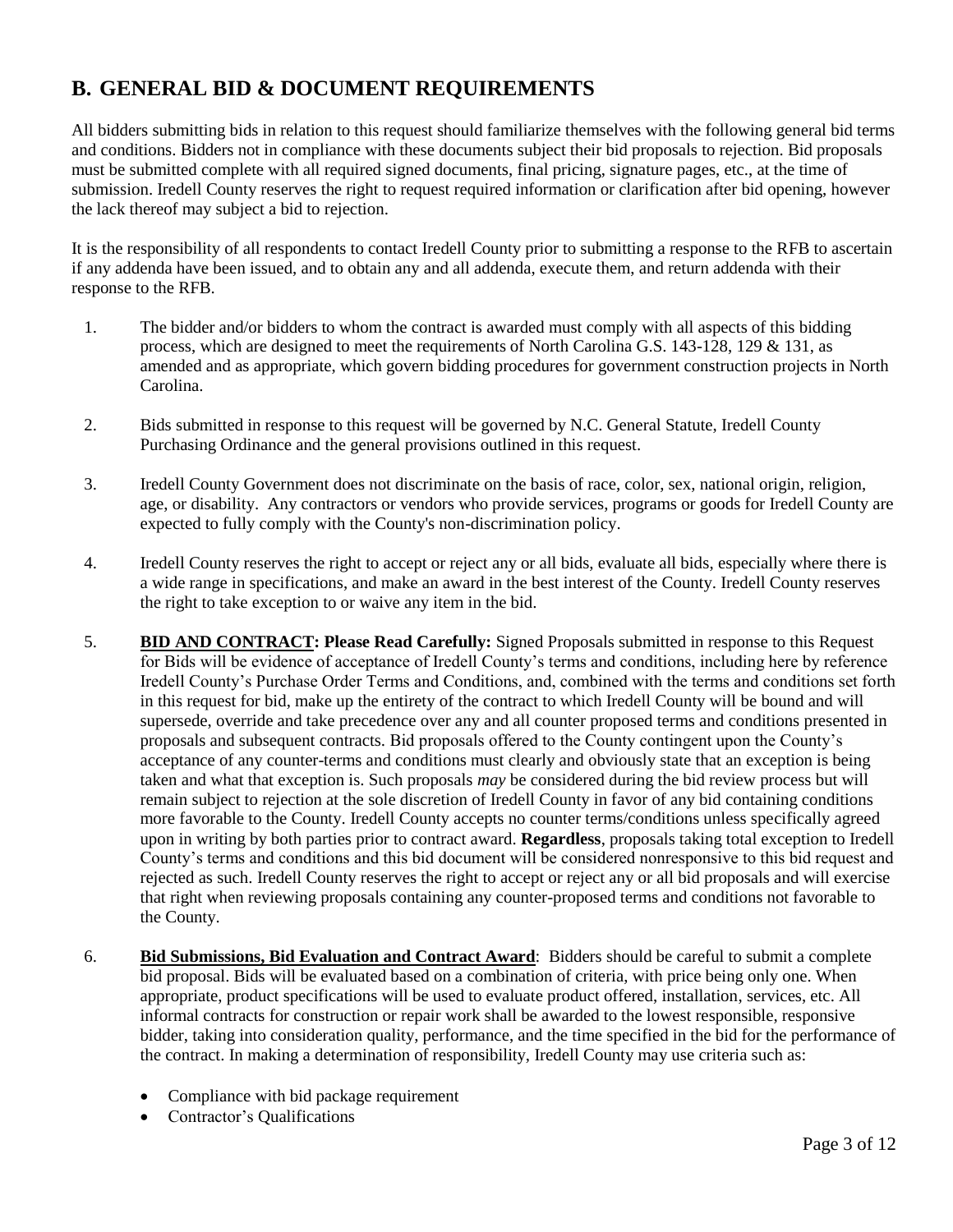- References
- Financial ability
- Insurance coverage
- Etc.
- 7. All bids must be accompanied by the vendor's proposed available delivery period or timeline.
- 8. OMISSIONS: Omission in this bid solicitation or technical specification of any provision herein described shall not be construed as to relieve the Contractor of any responsibility or obligation normally requisite to the complete and satisfactory delivery, installation, construction or satisfactory completion of this project.
- 9. All bid proposals must be written and submitted in the format prescribed by these documents, using the forms included. All bid proposals must be signed by an individual authorized to bind the contractor to a contract prior to submission. **Proposals Packages should include or cover the following elements:**
	- 1. Cover Letter or Cover Sheet identifying Vendor
	- 2. Completed technical specification check sheet
	- 3. Exceptions Taken Attachment must be clearly outlined
	- 4. Completed Bid form and Contract signature page ( must be signed by authorized agent)
- 10. Bid Proposal Sheets should clearly present the following information:

a. Project Name: **Bid #21-542-IP-CARES-03 – New Heavy Duty Truck**

b. Delivery Schedule: Show Number of days following receipt of approved purchase order and approved submittals.

c. **Proposal must be signed by an individual authorized by the contractor to bind the company to a contract and must clearly show the individual's title, company name and date.**

#### 11. **DELIVERY OF BIDS**:

#### \*\*\***Scanned bids may be sent electronically and WILL BE accepted** by email at [antonia.stines@co.iredell.nc.us](mailto:antonia.stines@co.iredell.nc.us)

To be considered, bid proposals must be signed and complete, in  $8-1/2 \times 11$  inch format. If hand delivered or sent by overnight courier, they should be stapled once, **and** include one (1) original signed and complete bid proposal in the same format.

#### MAILING INSTRUCTIONS:

US POSTAL SERVICE: Address bid envelope as shown below and mail in time to reach Purchasing Specialist by deadline. Enclose the fully executed original bid document in the mailing envelope. Address envelope as shown below.

UPS, FEDEX, DHL or other carrier: Place the bid inside the carrier's envelope and address as below. HAND DELIVERY OR COURIER: Bids, addressed with either of the provided addresses, may be handdelivered directly to the Purchasing Division no later than 4:00 PM on the due date for bids. Arrive with plenty of time to have your bid stamped in before deadline.

In all cases and regardless of delivery method, delivery of bids to the Purchasing Specialist by the specified due date and time are the sole responsibility of the bidder. Bids not in the hands of the Purchasing Specialist prior to the expiration date and time, regardless of reason, **will be rejected**.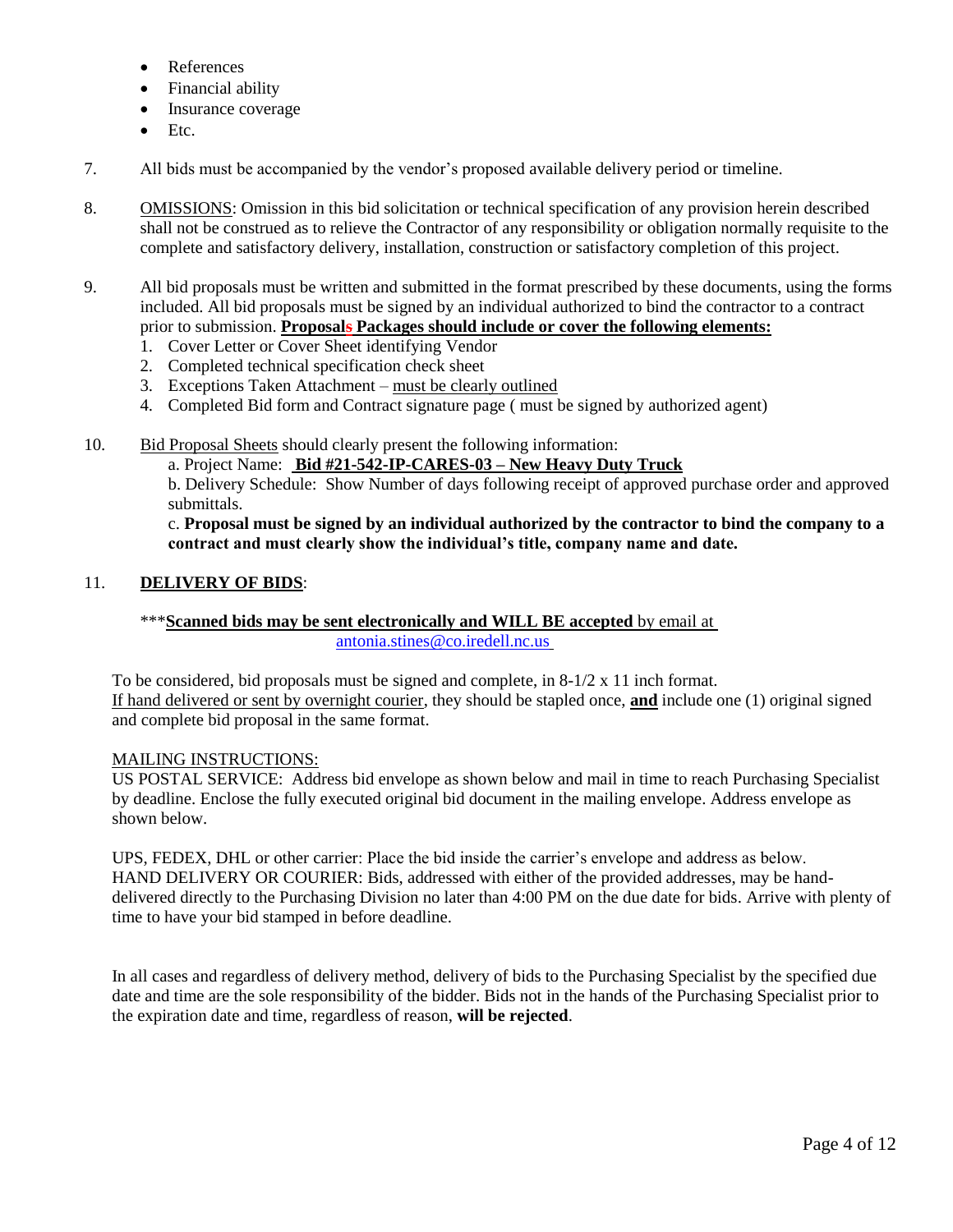| <b>DELIVERED BY US POSTAL SERVICE</b>     | <b>DELIVERED BY ANY OTHER MEANS</b>     |
|-------------------------------------------|-----------------------------------------|
| <b>BID#21-542-IP-CARES-03: Heavy Duty</b> | BID# 21-542-IP-CARES-03: Heavy Duty     |
| <b>Truck</b>                              | Truck                                   |
| <b>Iredell County</b>                     | <b>Iredell County</b>                   |
| <b>Attn: Antonia Stines, Purchasing</b>   | <b>Attn: Antonia Stines, Purchasing</b> |
| <b>Specialist</b>                         | <b>Specialist</b>                       |
| <b>P.O. Box 788</b>                       | <b>200 South Center Street</b>          |
| <b>Statesville, NC 28687</b>              | Statesville, NC 28677                   |

Bid Packages will be accepted up to the day and time of bid deadline, which is scheduled for **4:00 PM Friday, April 23, 2021.** By NC General Statute, Informal bids are not public knowledge until after award.

PROMPT DELIVERY OF BIDS TO PURCHASING SPECIALIST IS THE SOLE RESPONSIBILITY OF THE BIDDER. BIDS RECEIVED AFTER THE BID DEADLINE, REGARDLESS OF REASON, WILL NOT BE CONSIDERED.

- 12. Mailed bids or bids sent by any delivery service in that service's envelope must be included in a separate envelope clearly marked as above and placed inside the mailing envelope.
- 13. Iredell County shall not be held responsible for nor will it pay any costs or expense associated with the preparation or submission of a bid proposal submitted in response to this solicitation, such expenses and costs being the sole responsibility of the bidder. Nothing in this solicitation or any response submitted pursuant to shall obligate Iredell County to award a contract to a bidder.
- 14. Bid Withdrawal or Correction: Bids may be withdrawn at any time prior to the deadline time. No bid may be withdrawn once the deadline for submitting bids has passed. A vendor may, within 72 hours of bid opening, in writing request their bid be withdrawn. Requests for withdrawal will be considered according to the North Carolina General Statute governing bidding and must, at a minimum, include substantiation that a verifiable and substantial calculation error has been identified. Request cannot be granted for errors in judgement. No person who requests withdrawal may correct or change their bid or be awarded a contract, regardless of their standing in the bid tabulation. In case of default of an awarded contractor, Iredell County may procure the articles and/or services from other sources and may hold the defaulting contractor responsible for any excess cost occasioned thereby.
- 15. PAYMENT: **Unless other arrangements are made between Iredell County and the Vendor, full payment will be made by check within thirty-days after receipt and final inspection and notification of acceptance is given to the Purchasing Specialist.** Once proof of acceptance is received, the Iredell County Purchasing Specialist or other authorized County staff will code, sign and process an original invoice for payment. No payment will be made until contractor completes all delivery and paperwork or other provisions or responsibilities as agreed upon prior to project start and corrected any deficiencies found.
- 16. TAXES: It is Iredell County policy that no contract will be awarded to a contractor or vendor that is delinquent in paying Iredell County property taxes. In the event the lowest, responsive bidder is found delinquent, Iredell County reserves the right to a) reject said Contractor's bid as not responsible, (b) withhold award until taxes are paid in full, (c) withhold unpaid property taxes from all amounts payable from the resulting contract or (d) take any other actions deemed necessary by the County. Regardless, project award and start will not be postponed to accommodate delinquent contractor.
- 17. Iredell County requires that all contractors performing work on County property maintain minimum insurance coverage as outlined in **Minimum Insurance Requirements & Risk Control** below. Acceptance of Iredell County's insurance and risk requirements *is a requisite* for award. Do not make changes to or take exception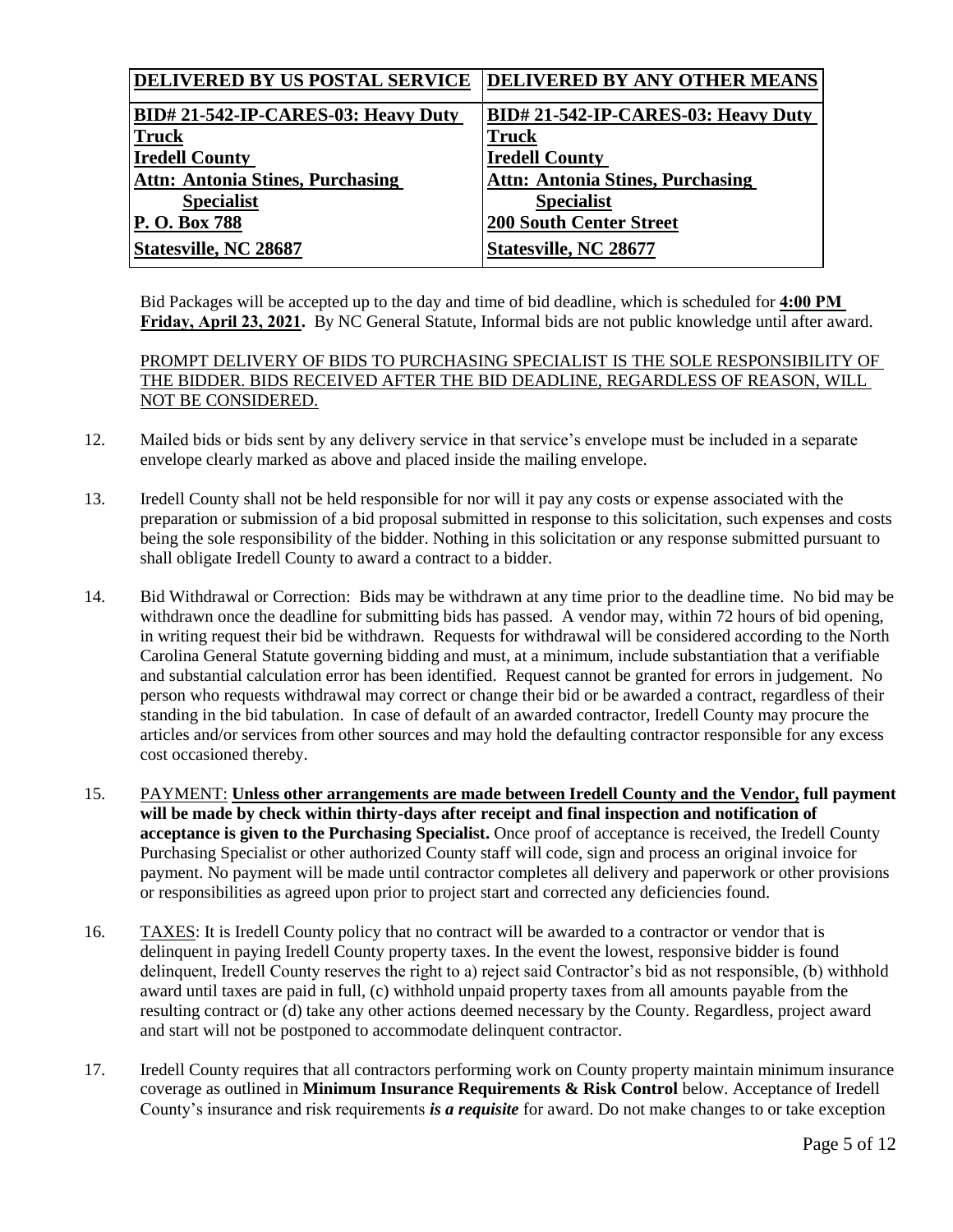to these insurance and risk requirements. Bids offered contingent on any change or exception taken to this requirement will be deemed both non-responsive to this bid solicitation's requirements and specifications and not responsible. Such offers will be rejected.

18. **Terms & Conditions Acceptance:** By submitting a signed proposal in response to this solicitation, the individual is verifying that he/she is a duly authorized representative of the company and is able to legally bind the company to this agreement. Signature also denotes agreement that the terms and conditions of this bid shall override all other terms and conditions, regardless of form or delivery.

### **C. GENERAL CONTRACT TERMS AND CONDITIONS**

- 1. DEFAULT**:** In case of default by the awarded contractor, Iredell County may procure the articles or services from other sources and hold the bidder responsible for any excess cost occasioned thereby. In addition, in the event of default by the contractor under this contract, Iredell County may immediately terminate for cause all existing contracts between Iredell County and the vendor and de-bar the vendor from doing future business with the County. These in addition to any and all remedies provided by law.
- 2. SITUS: The place of this contract, its situs and forum, shall be North Carolina, where all matters, whether sounding in contract or tort, relating to its validity, construction, interpretation and enforcement shall be determined.
- 3. GOVERNING LAWS: This contract is made under and shall be governed and construed in accordance with the laws of the State of North Carolina.
- 4. PERMITS & INSPECTIONS: All Permits required by governing authorities shall be secured by contractor or contractor's agent. Proof of approved inspections for all required Permits relative to the Work shall be included with application for Final Payment.
- 5. PAYMENT TERMS: Payment terms are Net, not earlier nor later than, 30 days after receipt of correct invoice or acceptance of goods, whichever is later. Iredell County is responsible for all payments to the contractor under the contract.
- 6. AFFIRMATIVE ACTION: The contractor will take affirmative action in complying with all Federal and State requirements concerning fair employment and employment of people with disabilities, and concerning the treatment of all employees without regard to discrimination by reason of race, color, religion, sex, national origin or disability.
- 7. CONDITION AND PACKAGING: Unless otherwise provided by special terms and conditions or specifications, it is understood and agreed that any item offered or shipped pursuant to this project has not been sold or used for any purpose and shall be in new condition. All containers and packaging shall be suitable for handling, storage or shipment.
- 8. PATENT: The contractor shall hold and save Iredell County, its officers, agents and employees, harmless from liability of any kind, including costs and expenses, on account of any copyrighted material, patented or unpatented invention, articles, device or appliance manufactured or used in the performance of this contract, including use by the government.
- 9. ADVERTISING: Contractor agrees not to use the results of this RFB or any resulting contract or the name of Iredell County as part of any commercial advertising.
- 10. ASSIGNMENT: No assignment of the contractor's obligations or the contractor's right to receive payment hereunder shall be permitted. However, upon written request approved by the issuing purchasing authority and solely as a convenience to the contractor, Iredell County may:
	- a. Forward the contractor's payment check directly to any person or entity designated by the contractor,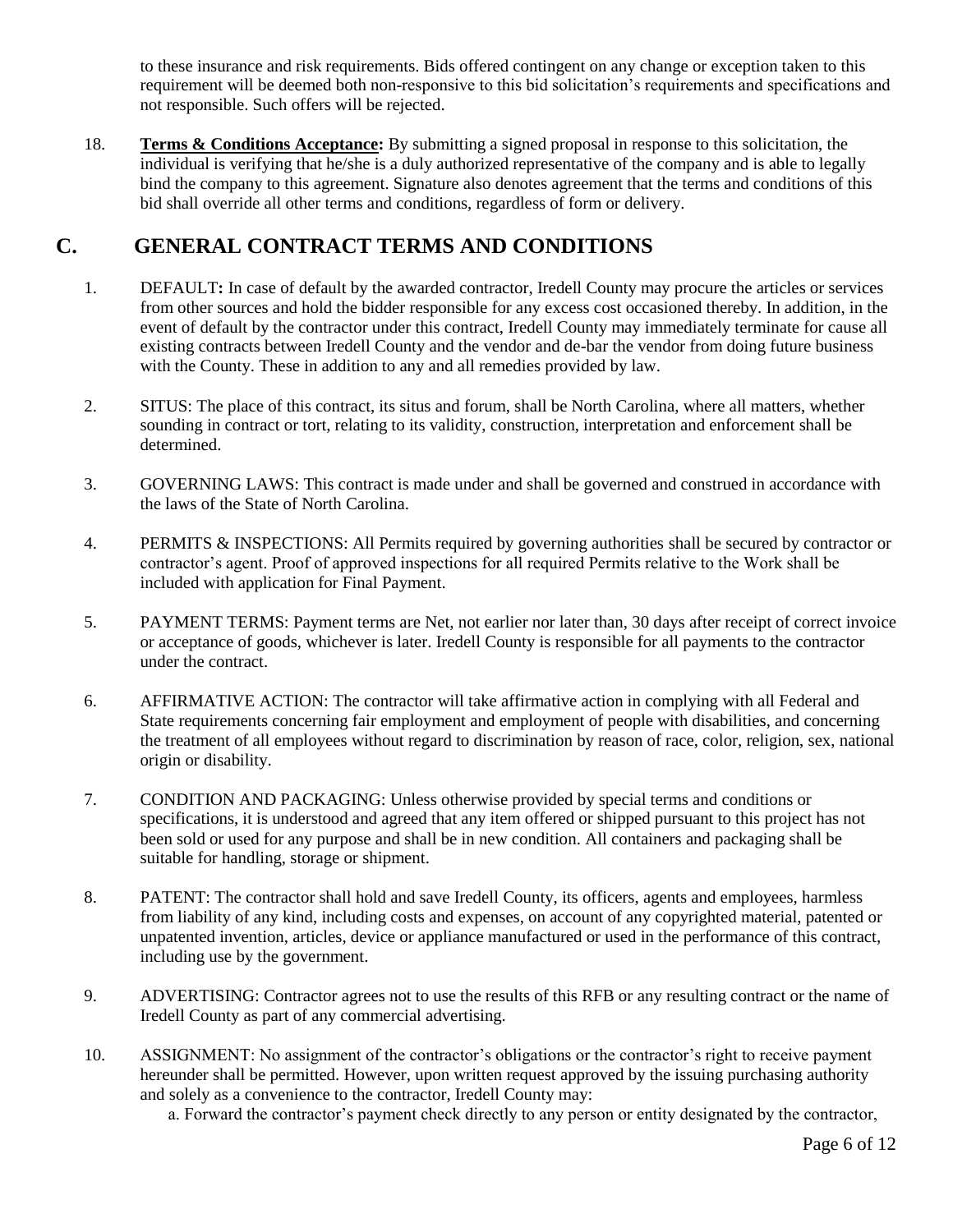and

b. Include any person or entity designated by contractor as a joint payee on the contractor's payment check. In no event shall such approval and action obligate Iredell County to anyone other than the contractor and the contractor shall remain responsible for fulfillment of all contract obligations.

- 11. GENERAL INDEMNITY: The contractor shall hold and save Iredell County, its officers, agents, and employees, harmless from liability of any kind, including all claims and losses accruing or resulting to any other person, firm, or corporation furnishing or supplying work, services, materials, or supplies in connection with the a firm, or corporation that may be injured or damaged by the contractor in the performance of this contract and that are attributable to the negligence or intentionally tortious acts of the contractor provided that the contractor is notified in writing within 30 days that Iredell County has knowledge of such claims. The contractor represents and warrants that it shall make no claim of any kind or nature against Iredell County's agents who are involved in the delivery or processing of contractor goods to Iredell County. The representation and warranty in the preceding sentence shall survive the termination or expiration of this contract.
- 12. E-VERIFY: E-Verify is the federal E-Verify program operated by the United States Department of Homeland Security used to verify the work authorization of newly hired employees pursuant to federal law. Article 2, Chapter 64 of the North Carolina General Statutes requires that all employers doing business in the state of North Carolina, who employ 25 or more employees in this State, use E-verify to verify the work status of newly hired employees. Additionally, North Carolina General Statute 153A-449 states that "Contractors Must Use E-Verify. - No county may enter into a contract unless the contractor and the contractor's subcontractors comply with the requirements of Article 2 of Chapter 64 of the General Statutes."

Therefore, as a condition of payment under this contract, the seller or vendor agrees to and must comply with Article 2 of chapter 64, as well as take measures to ensure that any subcontractor performing work for the Vendor under this contract complies with the provisions of this statute. By submitting a signed offer in response to this solicitation, seller or Vendor verifies compliance with the requirements of Article 2 of Chapter 64 of the North Carolina General Statutes. Upon request of the Iredell County, Vendor shall verify, by affidavit, compliance of the terms of this section.

The seller and/or vendor acknowledges that payment by the County is conditioned upon the vendor's, or its subcontractor's, compliance with Article 2 of Chapter 64. Failure to comply may render any contract with the County void and unenforceable.

13. **IRAN Divestment Act** (N.C.G.S. 147 Article 6E) prohibits state agencies and local governments from entering into contracts with entities that the North Carolina State Treasurer has determined are engaged in certain investment activities in the Iranian energy sector.

The Article requires the State Treasurer's Office to publish a list of entities it has identified as investing in the Iranian energy sector and update the list every 180 days. This list can be found at [https://www.nctreasurer.com/inside-the-department/OpenGovernment/Pages/Iran-Divestment-Act-](https://www.nctreasurer.com/inside-the-department/OpenGovernment/Pages/Iran-Divestment-Act-Resources.aspx)[Resources.aspx.](https://www.nctreasurer.com/inside-the-department/OpenGovernment/Pages/Iran-Divestment-Act-Resources.aspx) An entity identified on the Treasurer's list (called the "Final Divestment List") is prohibited from contracting with state agencies and local governments. In addition, all entities contracting with the State and local governments are prohibited from subcontracting with any entity included on the Final Divestment List. Contracts entered into with an entity included on the Final Divestment List are rendered void by operation of the statute.

Submission of a signed Bid in response to this solicitation indicates contractor's understanding of the requirements of this act and will serve as certification by the individual signing that the entity is not included on the Final Divestment List and they are prohibited from subcontracting with any entity included on the Final Divestment List. Any contract entered into with an entity included on the Final Divestment List is void and government entities in North Carolina are not authorized to issue payment for such a contract.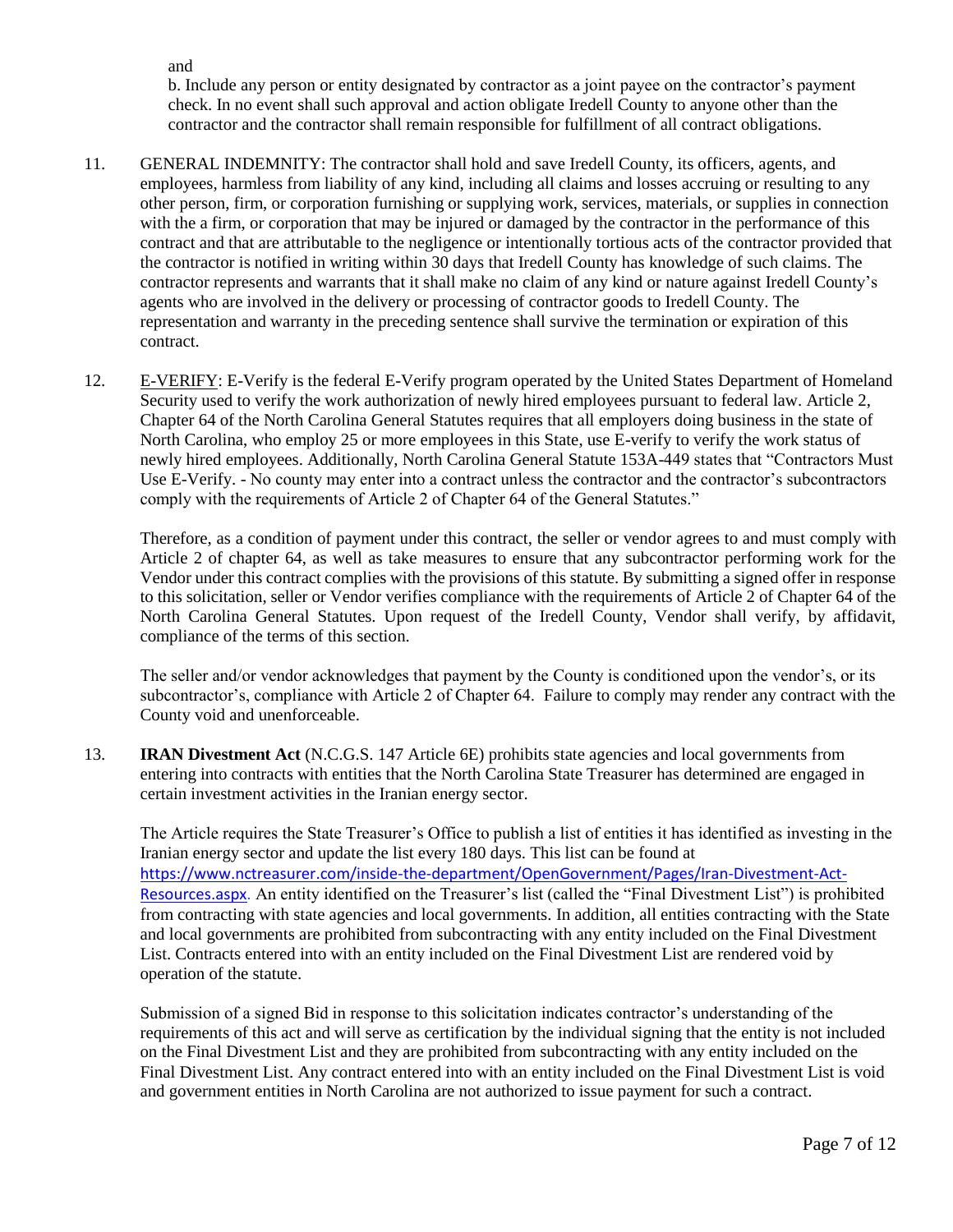14. **Divestment From Companies Boycotting Israel Act** (NC G.S. 147, Article 6G) prohibits state agencies and local governments from entering into contracts costing over \$1,000.00 with any entity that the North Carolina State Treasurer has determined boycotts or is involved in a boycott of Israel.

The Article requires the State Treasurer's Office to publish a list of entities it has determined boycotts or is involved in a boycott of Israel and update the list at least annually. An entity identified on the Treasurer's list (called the "Final Divestment List") is prohibited from contracting with state agencies and local governments. Contracts entered into with an entity included on the Final Divestment List are rendered void by operation of the statute.

15. TERMINATION: Iredell County may terminate this contract for cause if the contractor fails to perform according to the contract provisions or original offer or for convenience when there has been a change in program requirements or inadequate funding.

### **D. MINIMUM INSURANCE REQUIREMENTS**

Iredell County requires that all contractors performing site preparation, paving, installation, construction, repairs or renovations on County property shall provide insurance certificates to the County naming Iredell County as secondary insured. The contractor shall procure, maintain and provide proof of insurance coverage for injuries to persons and/or property damage as may arise from, or in conjunction with, the work performed on behalf of the county by the contractor, his agents, representatives, employees or subcontractors. Proof of coverage as contained herein shall be submitted **prior to the commencement of work** and the contractor shall maintain such coverage for the duration of the contract period.

Minimum Insurance Coverage Limits:

- General Liability: \$2,000,000 combined single limits, \$1,000,000 annual aggregate (\$1,000,000 products and completed operations aggregate)
- Automobile Liability: \$1,000,000 combined single limits, \$1,000,000 annual aggregate. Workers Compensation: **Workers Compensation is required by all contractors or subcontractors regardless of the number of employees.**
- Builders Risk: Contractor to decide amount of coverage needed for the project materials.

The contractor's insurance shall be primary over any applicable insurance or self-insurance maintained by the County.

The contractor shall provide 30 days written notice to the County before any cancellation, suspension, or void of coverage in whole or part, where such provision is reasonable.

All coverage for subcontractors of the contractor shall be subject to all of the requirements stated herein.

Failure to comply with any reporting provisions of the policy(s) shall not affect coverage provided the County, it officers/officials, agents, employees and volunteers.

The insurer shall agree to waive all rights of subrogation against the County, its officers/officials, agents, employees or volunteers for any act, omission or condition of premises which the parties may be held liable by reason of negligence.

The contractor shall furnish the County certificates of insurance including endorsements affecting coverage. The certificates are to be signed by a person authorized by the insurance company(s) to bind coverage on its behalf.

All insurance shall be placed with insurers licensed for business in North Carolina and maintaining an A.M. Best rating of no less than A-.

All insurance policies shall be in effect for the duration of the project and shall be written on an occurrence Basis. No claims-made policies will be accepted.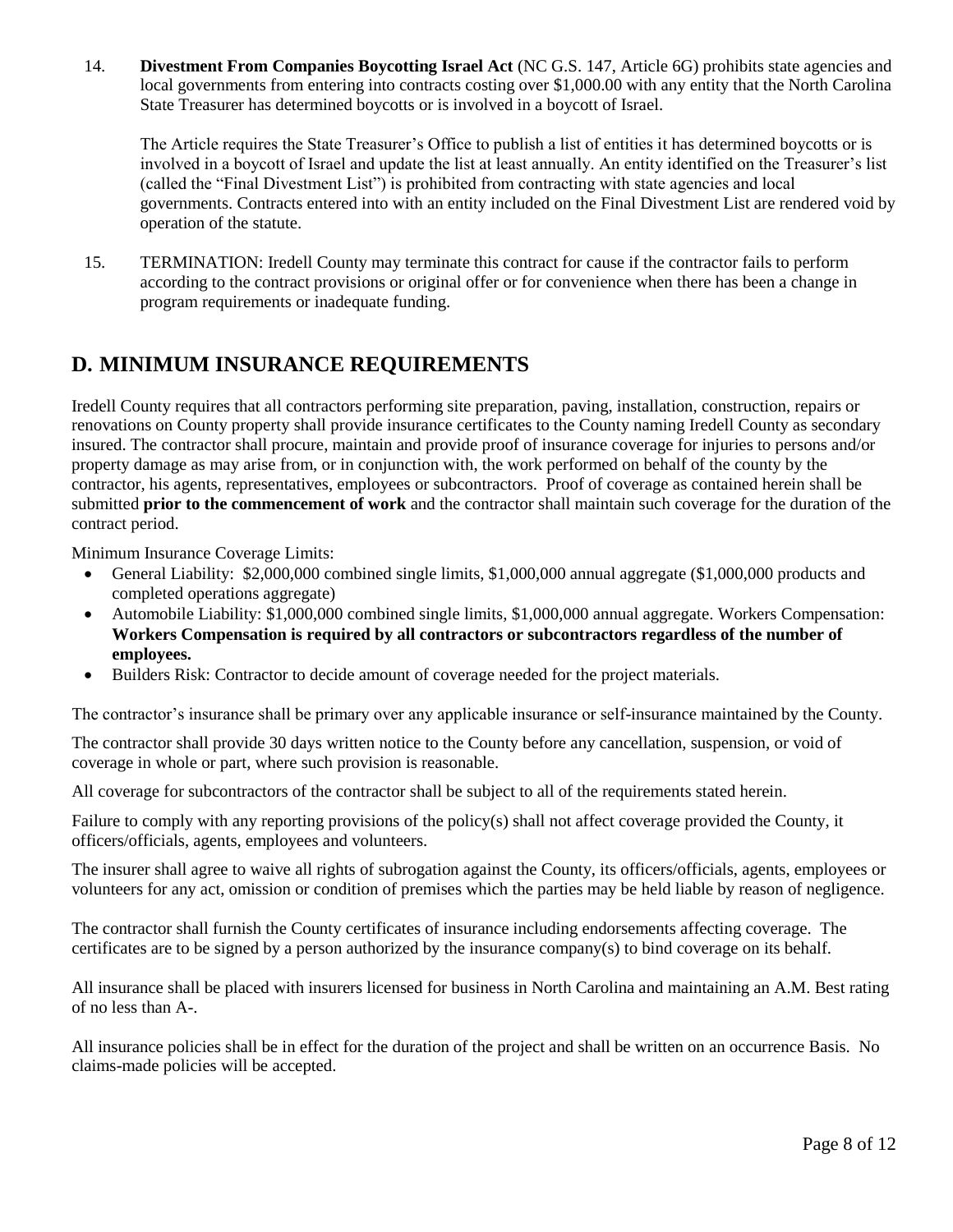The Contractor shall indemnify and hold harmless the County of Iredell, its officers/officials, agents, employees and volunteers from and against all claims, damages, losses and expenses including attorney's fees arising out of or resulting from the performance of the work, provided that any such claim, damage, loss or expense (1) is attributable to bodily injury, sickness, disease, or death, or to injury to or destruction of tangible property (other than work itself) including the loss of use resulting therefrom, and (2) is caused in whole or part by any negligent act or omission of the Contractor, any subcontractor, anyone directly or indirectly employed by any of them or anyone for whose acts any of them may be liable, regardless of whether or not it is caused in part by a party indemnified hereunder.

#### **RISK CONTROL**

The Contractor shall be required to comply with all federal, state, and local laws, regulations, and industry standard, or practices regarding safety of employees, the general public, and protection of physical property.

All subcontractors shall be subject to the same requirements.

The Contractor shall be responsible for self-inspection, as well as the inspection of all subcontractors to ensure compliance.

Any inspection of the operations of the Contractor or any subcontractor by the County or by any agent, employee or official of the County shall be done so to ensure compliance to the contract only. No inspection should be construed as a warranty of the operations of contractors and subcontractors.

The Contractor shall be solely responsible for the inspection and compliance of all operations.

The County maintains the right to require the Contractor to take corrective action regarding any hazard or potential hazard identified either by the Contractor or the County.

Failure to comply with these requirements or take any necessary corrective action may constitute reason for cancellation of the contract.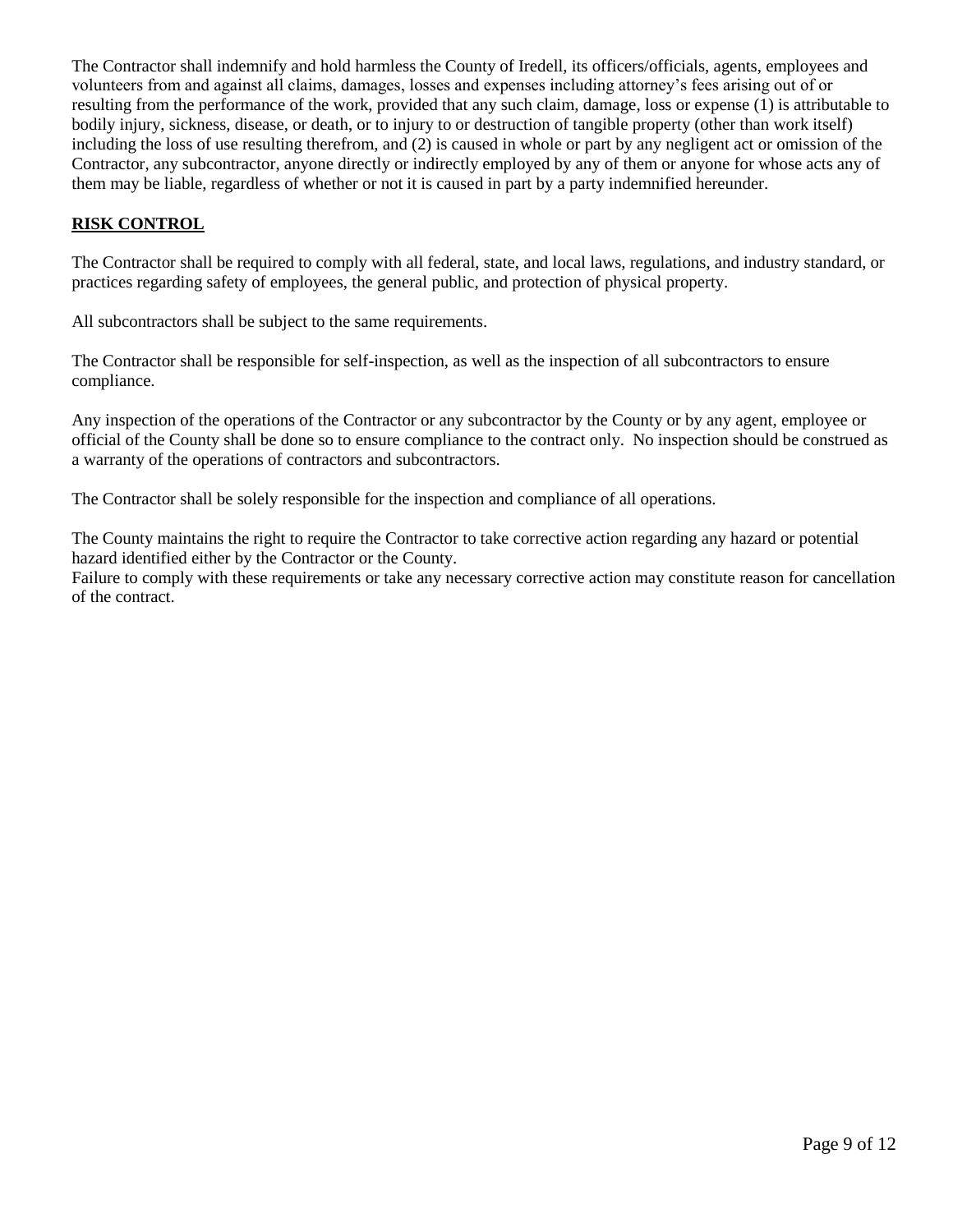## **E. GENERAL AND TECHNICAL SPECIFICATIONS**

**Transportation Charges:** All bids and prices for items are to include vendor delivery of vehicle, **FOB Destination, Iredell County Vehicle Services, Attn: Michael Heindl, 211 W. Sharpe Street, Statesville, NC 28677.** No additional charges will be made to or paid by Iredell County

**Taxes:** Please note that Iredell County is not sales tax exempt. However, sales taxes are not to be included in the "total" price amount and will not be encumbered on a purchase order resulting from this solicitation. However, sales taxes are to be calculated and indicated on a separate line and are to be charged on final invoice.

Iredell County is responsible for title and tagging its fleet. MCO, odometer statement, damage disclosure and invoice must accompany the delivery of the vehicle. Do not include the cost of preparing these documents or tagging the vehicle on behalf of Iredell County. Do not include excise tax with the cost of the vehicle.

All proposed units must meet or exceed the specifications included in this document. Any and all exceptions taken shall be indicated and explained on a separate sheet. Pricing per unit as specified herein shall be all-inclusive as per the specifications noted in this general requirement.

Companies may provide a quote for each model year being requested. If providing a quote for an additional vehicle per any model year, please provide it as an alternate to the primary being submitted. Example: If providing two 2021 Truck Models, list your primary on the bid sheet and the second as an alternate on a separate sheet.

> If specifications seem to be written around a particular make/model, please bid equivalent \*\*\*Must include a picture of the vehicle and its detailed equipment list\*\*\*

Enter Yes or No if your unit does or does not comply with the specification noted. A "NO" answer will not, in and of itself eliminate the vehicle. However, in all cases, a "No" answer must be fully explained on a separate sheet noted "Exceptions Taken". Do not leave a "No" answer unexplained, Iredell County will consider exceptions only if clearly explained and will determine its validity for the purposes noted at its sole discretion.

# Ford F-450 or comparable equivalent *Complies Yes*  $\alpha$  No

| Includes all standard equipment as specified by the Mfr. per model being bid |  |  |
|------------------------------------------------------------------------------|--|--|
| $4X4$ – Electronic transfer case preferred                                   |  |  |
| Crew Cab, 4-Door                                                             |  |  |
| Short Bed with Spray Bedliner                                                |  |  |
| <b>XL Trim</b>                                                               |  |  |
| 4 Wheel ABS, Anti-lock 4 wheel disk brakes                                   |  |  |
| V8 – Diesel Engine, direct injection, 6.7L                                   |  |  |
| Automatic Transmission, with overdrive                                       |  |  |
| 397 AMP alternator                                                           |  |  |
| Dual Batteries - preferred if available                                      |  |  |
| Limited Slip Differential                                                    |  |  |
| 14,000 lb. GVWR                                                              |  |  |
| LT 225/70R19.5 BSW All Season Tires                                          |  |  |
| 19.5 Forged Aluminum wheels                                                  |  |  |
| 176" wheelbase                                                               |  |  |
| <b>Engine Block Heater</b>                                                   |  |  |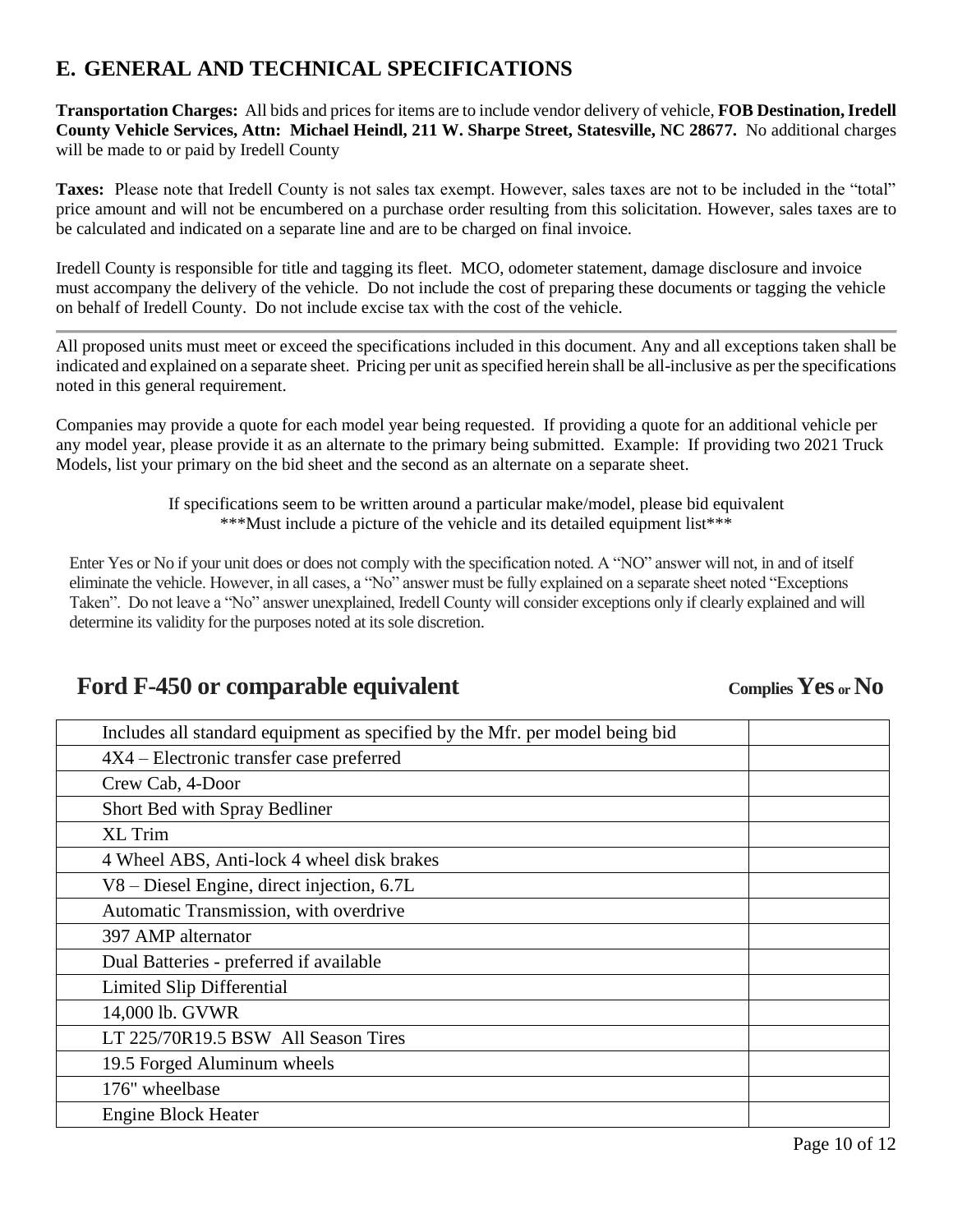| (2) keys with Remote Keyless Entry                                                                       |  |  |
|----------------------------------------------------------------------------------------------------------|--|--|
| <b>Remote Start preferred</b>                                                                            |  |  |
| <b>Trailer Tow Camera System</b>                                                                         |  |  |
| Cruise control on steering wheel                                                                         |  |  |
| Tilt, automatic steering                                                                                 |  |  |
| Interior rear view auto dimming mirror                                                                   |  |  |
| Automatic Daytime running headlamps, low beam                                                            |  |  |
| Air condition and heating                                                                                |  |  |
| 40/20/40 split front bench seat                                                                          |  |  |
| $S$ eats $-$<br><b>Circle one:</b><br><b>Cloth</b><br>Leather<br><b>Vinyl</b>                            |  |  |
| Interior Color - Prefer Gray - However, enter available color here                                       |  |  |
|                                                                                                          |  |  |
| Vinyl flooring preferred                                                                                 |  |  |
| Factory standard radio in dash                                                                           |  |  |
| Front armrest with cup holders                                                                           |  |  |
| Tilt steering                                                                                            |  |  |
| Power trailer tow mirrors                                                                                |  |  |
| Power windows, doors, locks, seating                                                                     |  |  |
|                                                                                                          |  |  |
| Up fitter switches/alternative switches for accessories                                                  |  |  |
| <b>Trailer Brake Control</b>                                                                             |  |  |
| Hitch Prep Package: 5th Wheel Gooseneck trailer harness w/2 5/16" ball<br>and (2) safety chain tie downs |  |  |
| Protection Package - Include tow hooks and transfer case skid plate                                      |  |  |
| Class V receiver hitch with 7 pin trail wiring harness in bed and on bumper                              |  |  |
| Locking with easy lower on tailgate                                                                      |  |  |
| Full size spare tire and a jack                                                                          |  |  |
|                                                                                                          |  |  |
| <b>Running Boards</b>                                                                                    |  |  |
| <b>Tinted Windows</b>                                                                                    |  |  |
| Safety Canopy System w/ 1st and 2nd row restraint system                                                 |  |  |
|                                                                                                          |  |  |
|                                                                                                          |  |  |
| <b>Owner's Manual</b>                                                                                    |  |  |
| Manufacturer's Warranty - provide details                                                                |  |  |
| NC State Passed Inspection and Emissions test                                                            |  |  |
| White exterior color - Solid Paint - White with Clear Coat Protectant                                    |  |  |